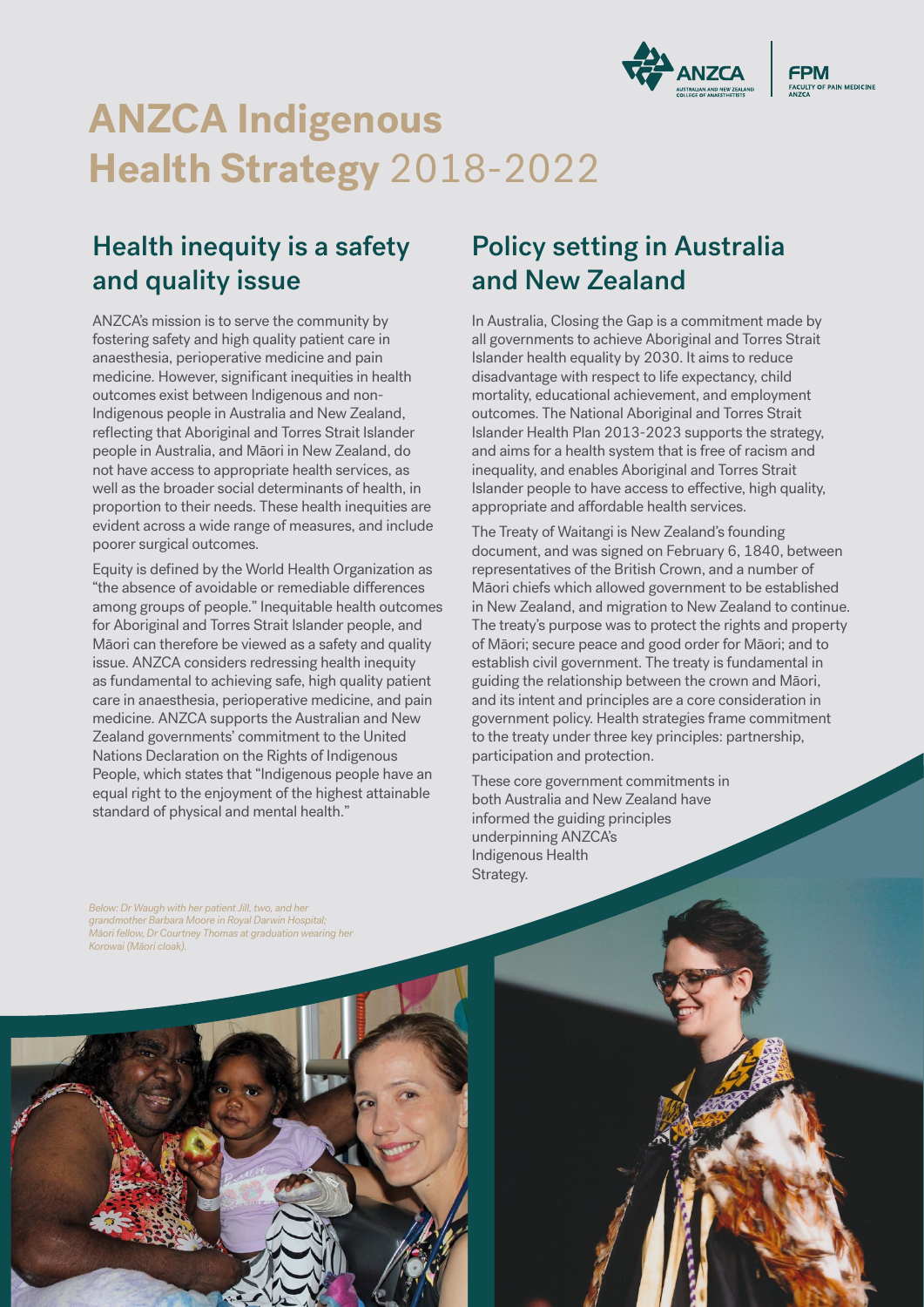### Principles underpinning ANZCA Indigenous Health Strategy

#### **Partnership Participation Equity Accountability** We will work in partnership with Aboriginal, Torres Strait Islander and Māori people, communities and organisations. We will promote full, ongoing participation of Aboriginal, Torres Strait Islander and Māori individuals and communities in decision making, service planning, design and implementation of policies supporting their health and wellbeing. We will work to ensure equity in health outcomes for Aboriginal, Torres Strait Islander and Māori individuals and communities. We will monitor and report on implementation of the strategy within a continuous quality improvement framework.

## The medical training pipeline and examples of potential ANZCA initiatives

A key component of addressing inequities in Indigenous health is to increase the number of Indigenous health practitioners in the health workforce. Naturally, this is an area where specialist medical colleges have the potential to make a meaningful impact, through initiatives such as supporting the training of Indigenous doctors. In line with this, the ANZCA

Strategic Plan 2018-2022 includes the aim of increasing the number of successful Indigenous trainees in anaesthesia.

However, workforce development involves more than the recruitment, retention and support of Indigenous health practitioners. It also involves ensuring that non-Indigenous practitioners are equipped to practice in a culturally safe and responsive manner for Indigenous people and improving the ability of mainstream



health services to meet the needs of Indigenous people. An important aspect of improving mainstream health services will be the ability of health practitioners to acknowledge and challenge institutional racism within health systems.

Bearing in mind the principles detailed in the table above, medical colleges can also work to address health inequities through other means, such as advocacy to government and involving Indigenous people and communities in policy development and decision-making.









*Above from left: young patient Justine and her mother Alisha at the Gove District Hospital in Nhulunbuy, East Arnhem Land; Lazarus, five, and his mother Joanne at the Gove District Hospital after his dental procedure; Māori fellow, Dr Amanda Gimblett shows secondary student Isaiah Joseph and medical student Dr Jared Smiler some skills at the Te Ohu Rata o Aotearoa – Māori Medical Practitioners Association's (Te ORA) Hui-ā-Tau careers day.*